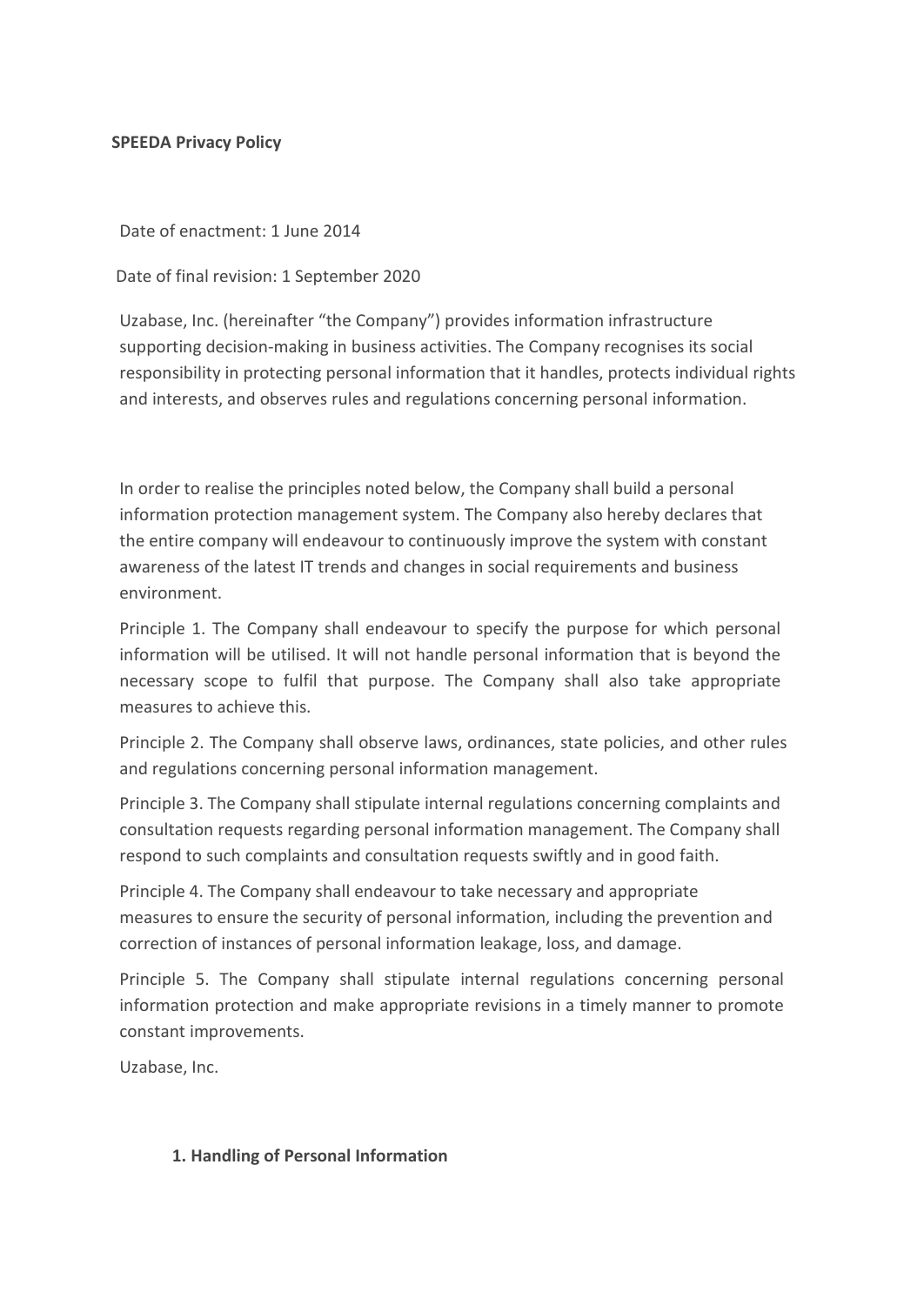The Company handles personal information related to SPEEDA (hereinafter referred to as "the Service" for all services related to SPEEDA) in accordance with the Act on the Protection of Personal Information (Act No. 57 of 30 May 2003; hereinafter referred to as "the Act") and the SPEEDA Privacy Policy (hereinafter referred to as "the Policy"). However, the Policy shall not be applicable to the handling of personal information in the case where exemptions to Chapter IV of the Act as stipulated in Article 76 of the Act are applied. The Company shall endeavour to properly manage and use personal information even in the event of such an exemption.

## **2. Definition of Personal Information**

The term "personal information" as used in the Policy shall mean the following information about a living individual: 1) any information that one can be identified with (including information which cannot be used on its own to identify an individual, but which can be used to identify an individual via simple comparison with other information), such as name, date of birth, address, family structure, email address, etc., and 2) any information that includes a personal identification number or mark, such as fingerprint data and passports (passport number).

Nevertheless, in the event that the Act and any of its relevant laws and ordinances are revised, the definition shall follow such revision(s).

## **3. Purpose of Personal Information Utilisation**

The Company shall use personal information for the purposes listed below. In cases where changes in the purpose of utilisation are necessary, the Company will issue a notification or make a public announcement regarding such changes in a timely manner.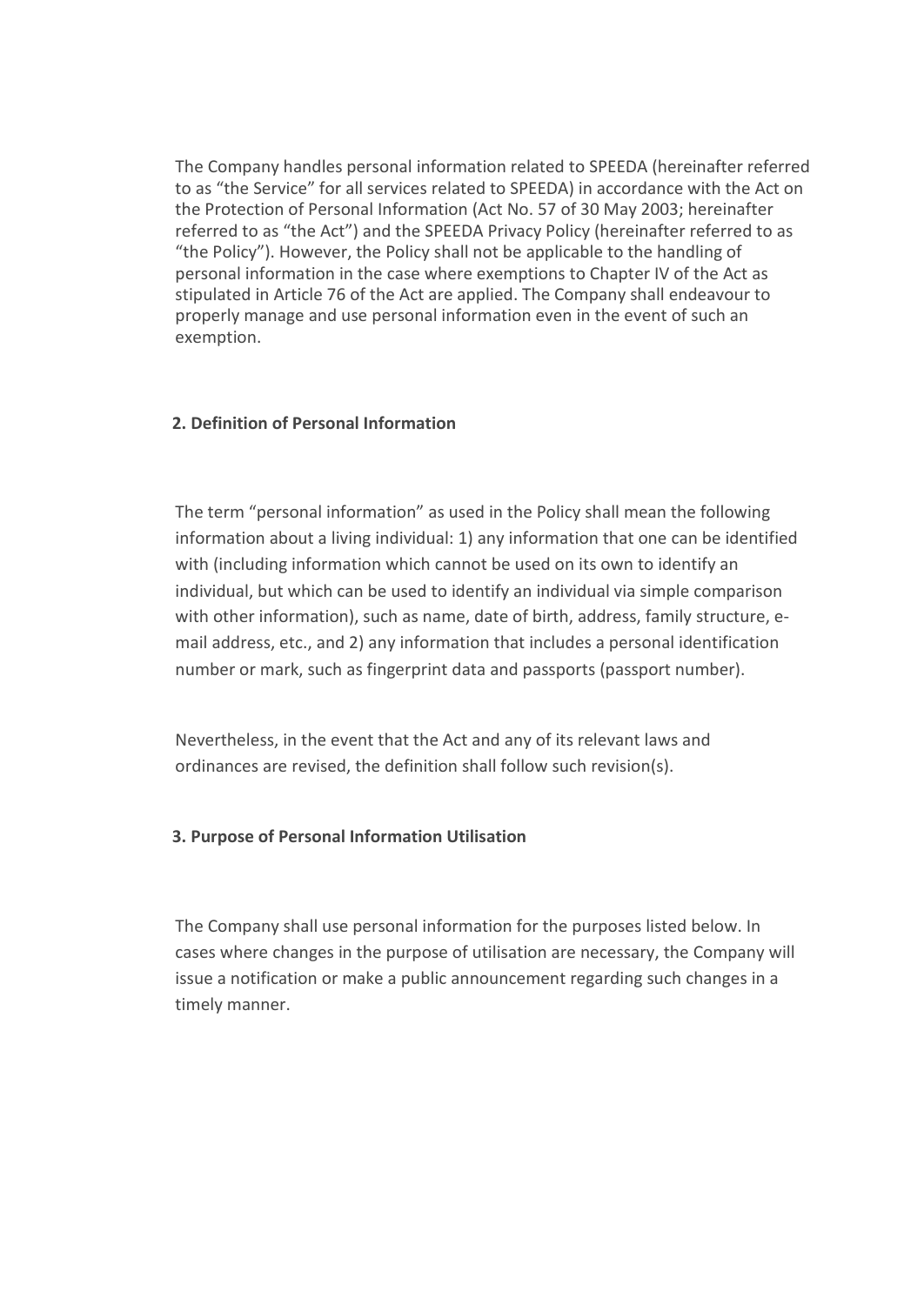| Personal<br>Information to be<br>Acquired                                                                                                                                     | Purpose of Use                                                                                                                                                                                                                                                                                                                                                                                                                                                                                                                                                                                                                        |
|-------------------------------------------------------------------------------------------------------------------------------------------------------------------------------|---------------------------------------------------------------------------------------------------------------------------------------------------------------------------------------------------------------------------------------------------------------------------------------------------------------------------------------------------------------------------------------------------------------------------------------------------------------------------------------------------------------------------------------------------------------------------------------------------------------------------------------|
| (1) Personal<br>information<br>obtained from the<br>customer                                                                                                                  | To provide the Service and any related after-sales<br>services for it<br>To improve or develop the Service and other related<br>services<br>To respond to inquiries<br>To offer information on other services provided by the<br>Company or subsidiaries and affiliated companies of the<br>Company (hereinafter referred to as "Uzabase Group")<br>and conduct other marketing activities<br>To provide personal information to business partners,<br>experts, etc. based on the consent and application by<br>the customer<br>To implement promotional campaigns and surveys<br>Other purposes of use agreed upon with the customer |
| (2) Personal<br>information<br>obtained from<br>contractors,<br>business partners<br>(referring to those<br>other than the<br>Company's<br>customers or<br>contractors), etc. | For analysis, implementation, and management of<br>business transactions or outsourcing operations<br>For information on services provided by the Company<br>and the Uzabase Group<br>For publication on services provided by the Company<br>and the Uzabase Group (with consent from the relevant<br>parties)                                                                                                                                                                                                                                                                                                                        |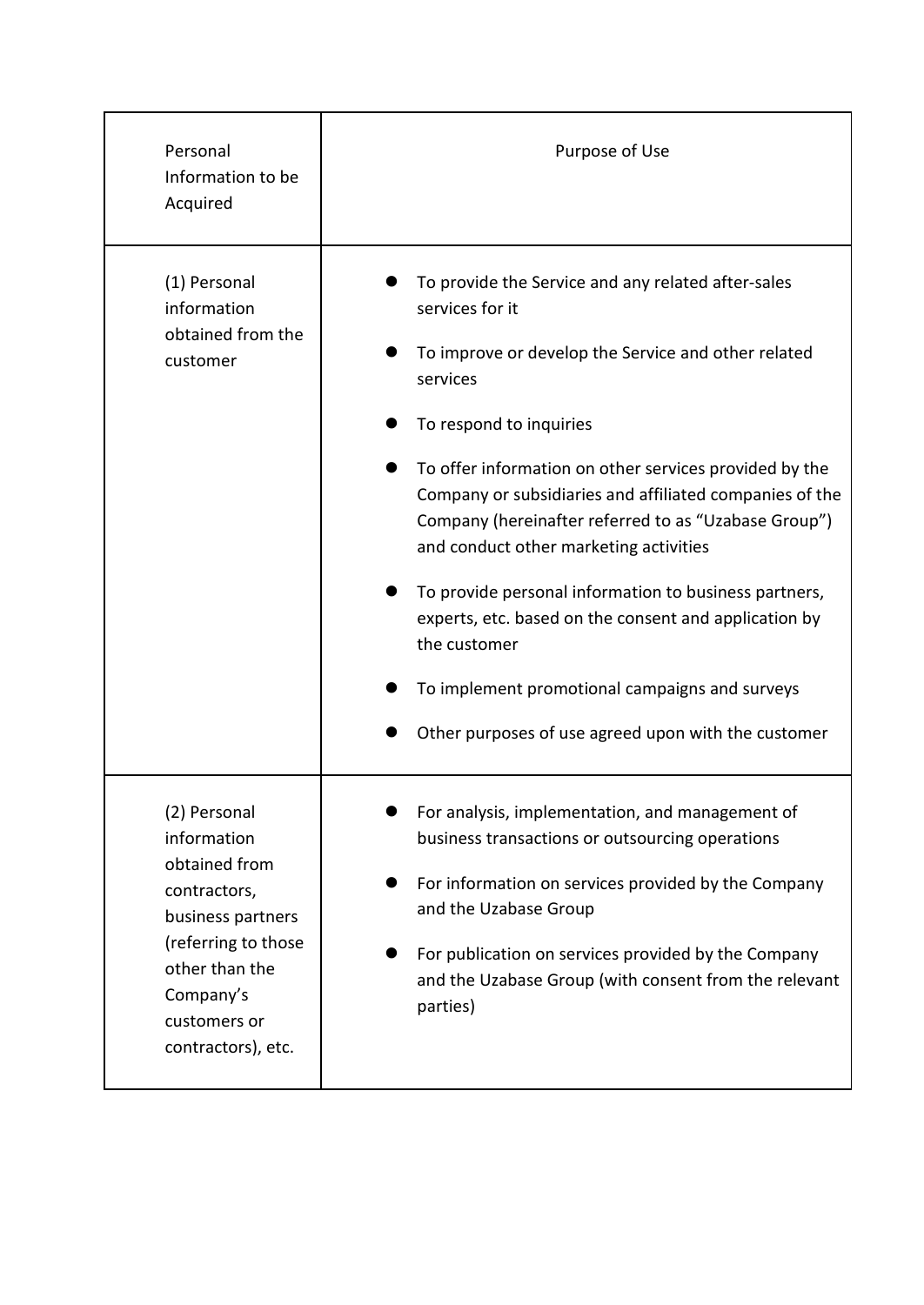| (3) Personal<br>information<br>obtained from<br>participants at<br>events,<br>conferences,<br>seminars, etc. | For information provision, organisation, and operation<br>of events, etc. held by the Company and the Uzabase<br>Group<br>For providing information to co-organisers of events,<br>speakers, etc. |
|--------------------------------------------------------------------------------------------------------------|---------------------------------------------------------------------------------------------------------------------------------------------------------------------------------------------------|
|                                                                                                              | For planning and development of events or<br>products/services<br>For supplying information on services provided by the<br>Company and the Uzabase Group                                          |

# **4. Provision of Personal Data to a Third Party**

 $\mathbf{I}$ 

The Company will not provide personal information that has been systematically aggregated to enable search via computer, or personal information that has been systematically aggregated according to set principles to enable a simplified search via organisation, categorisation, purpose, number, etc. (hereinafter referred to as "Personal Data") to a third party except in the following circumstances:

- (1) In cases where prior consent on such action has already been obtained;
- (2) In cases where such action is necessary in order to protect individuals from life threats, physical injuries, and property damage, and where there is difficulty in obtaining the Subject's consent;
- (3) In cases where personal information management is outsourced partially or fully (including server storage) to an external enterprise in accordance with a business outsourcing contract, the Company shall sign an agreement with the third party concerning personal information management and/or appropriately supervise the third party regarding security management of personal information;
- (4) In cases where business succession as a result of a merger or acquisition, company split, business transfer, etc. has taken place;
- (5) In cases where such action is conducted in accordance with the Act or other laws and ordinances.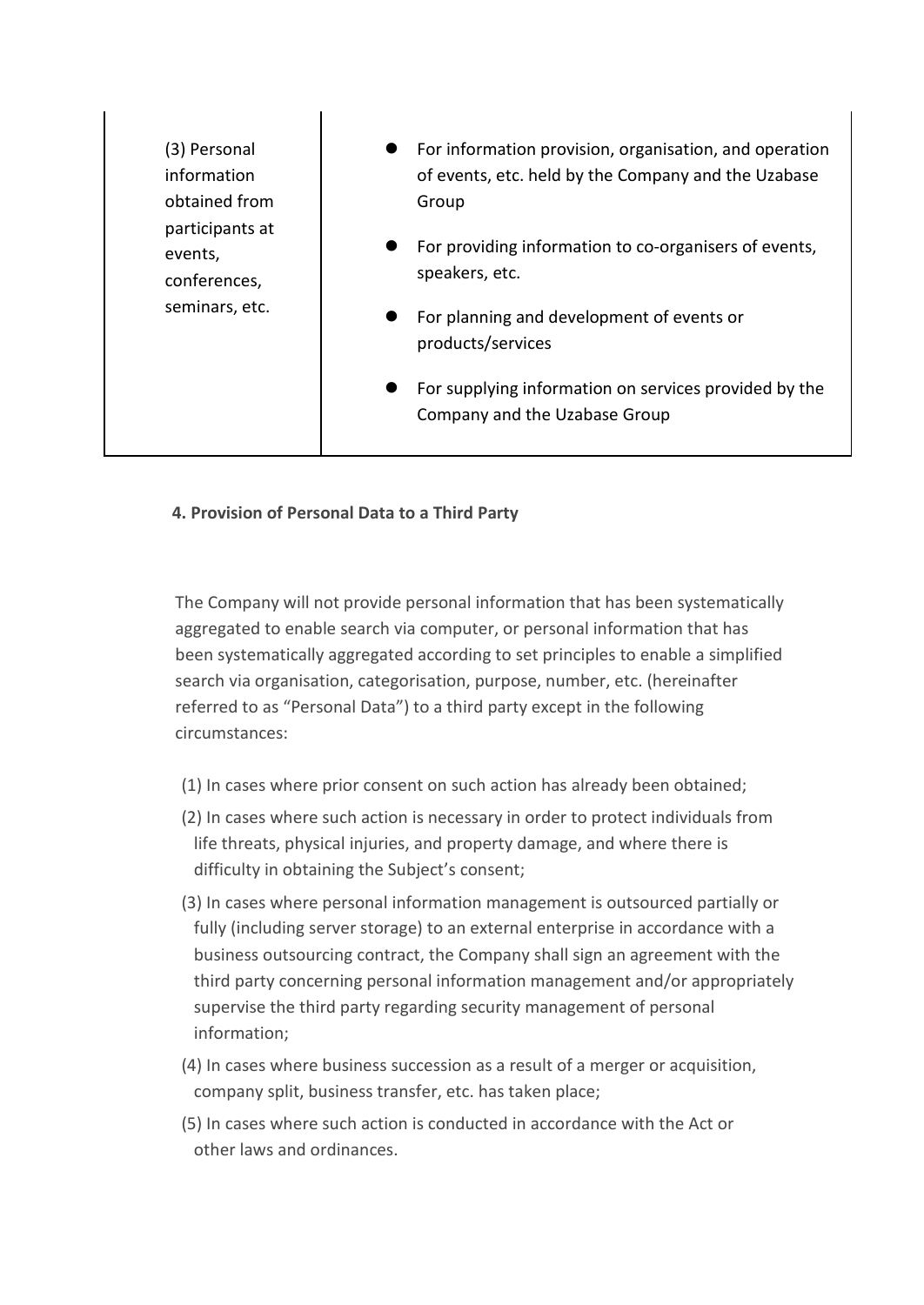## **5. Acquisition and Utilisation of Attribute Information and Action History**

In order to render the content of the Service and advertisements provided by the Company more suitable for the User, the Company shall perform behavioural targeting and other activities using a system established by the Company or a service provided by a third party. Specifically, the Company shall acquire and analyse non-personally identifiable information such as searched keywords, pages viewed, browsers, server access logs including IP addresses, and device information. There may be cases where the above information is provided for the same purpose to the Uzabase Group and the advertisers of the Uzabase Group.

A list of the main third-party services that are used by the Uzabase Group's Service is available via the below URL.

## <https://www.uzabase.com/thirdparty>

## **6. Joint Utilisation of Personal Data**

In order to provide better services, the Company shall share and jointly utilise Personal Data as listed below under strict management and with appropriate security measures.

## **Shared-Use Personal Data**

Personal Data listed in Article 3 of this Policy.

## **Group Affiliates of the Company**

Companies under the Uzabase Group.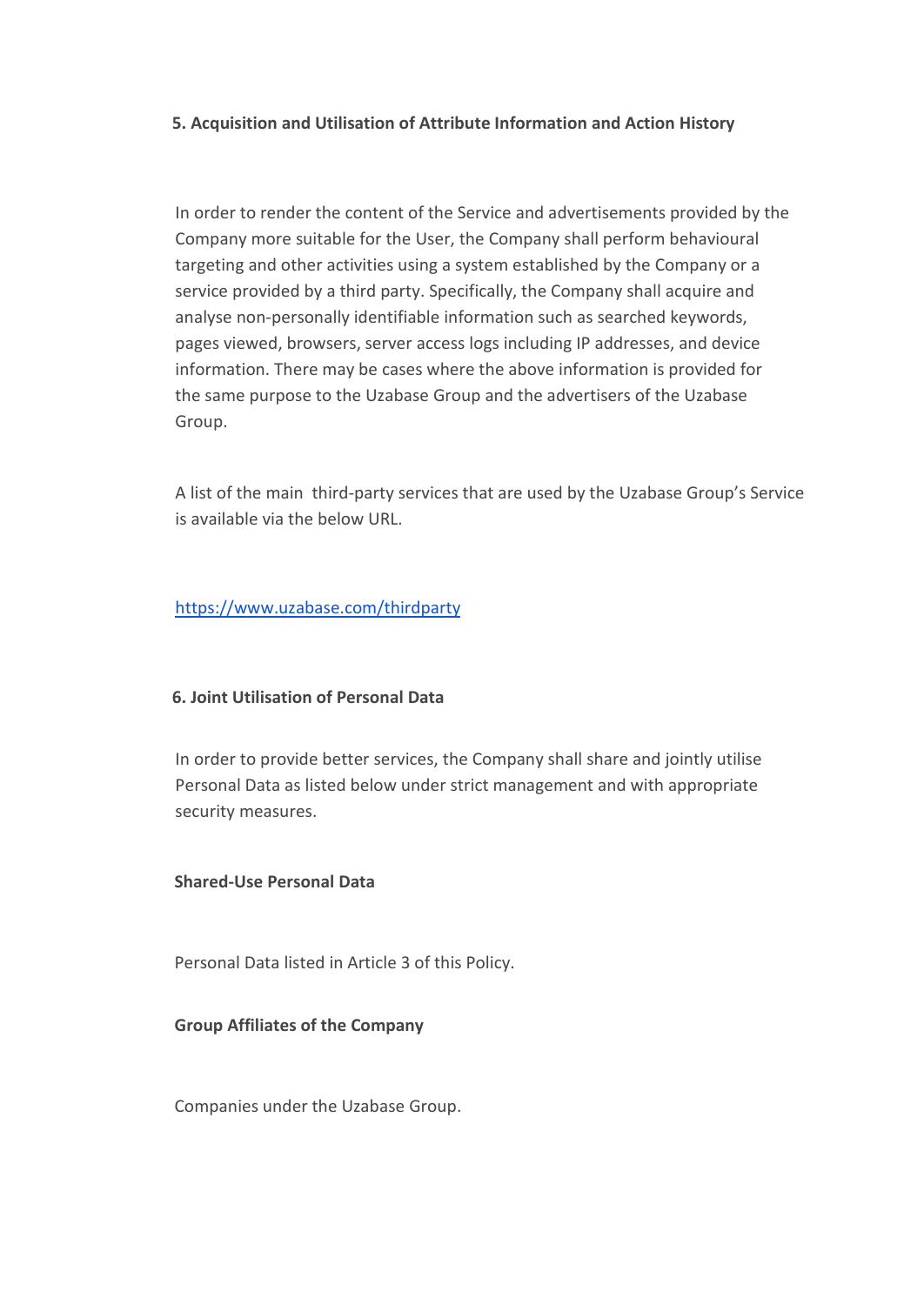## **Purpose of Shared-Use**

The purpose is unanimous with the purpose stipulated in Article 3 of this Policy. (However, in this article, "the Service" shall be deemed as "the service provided by the Uzabase Group").

## **Responsible Party for Managing Shared-Use Personal Data**

The Company is the party responsible for managing the Personal Data.

# **7. Procedures for Consultation and Disclosure Requests Concerning Personal Information Management**

The Company shall respond to requests from individuals for disclosure, correction, addition or deletion, or termination of use of their personal information, etc. (hereinafter referred to as "the Disclosure") according to the following items. If the Company is not legally obligated to make the Disclosure, etc., the Company shall determine, at its own discretion, whether or not to make the Disclosure.

(1) If an individual wishes to submit a request regarding the Disclosure, said individual shall contact [Personal Information Inquiries] via the email address listed below;

(2) The Company shall confirm an individual's identity upon receipt of said individual's request for the Disclosure according to Item (1). In some cases, the Company may request the person to send copies of identification documents;

(3) After confirming an individual's identity, the Company shall guide said individual through specific procedures for the Disclosure. The individual shall follow the guidance and fill out the necessary information in the document specified by the Company and submit it to the Company.

[Personal Information Inquiries]